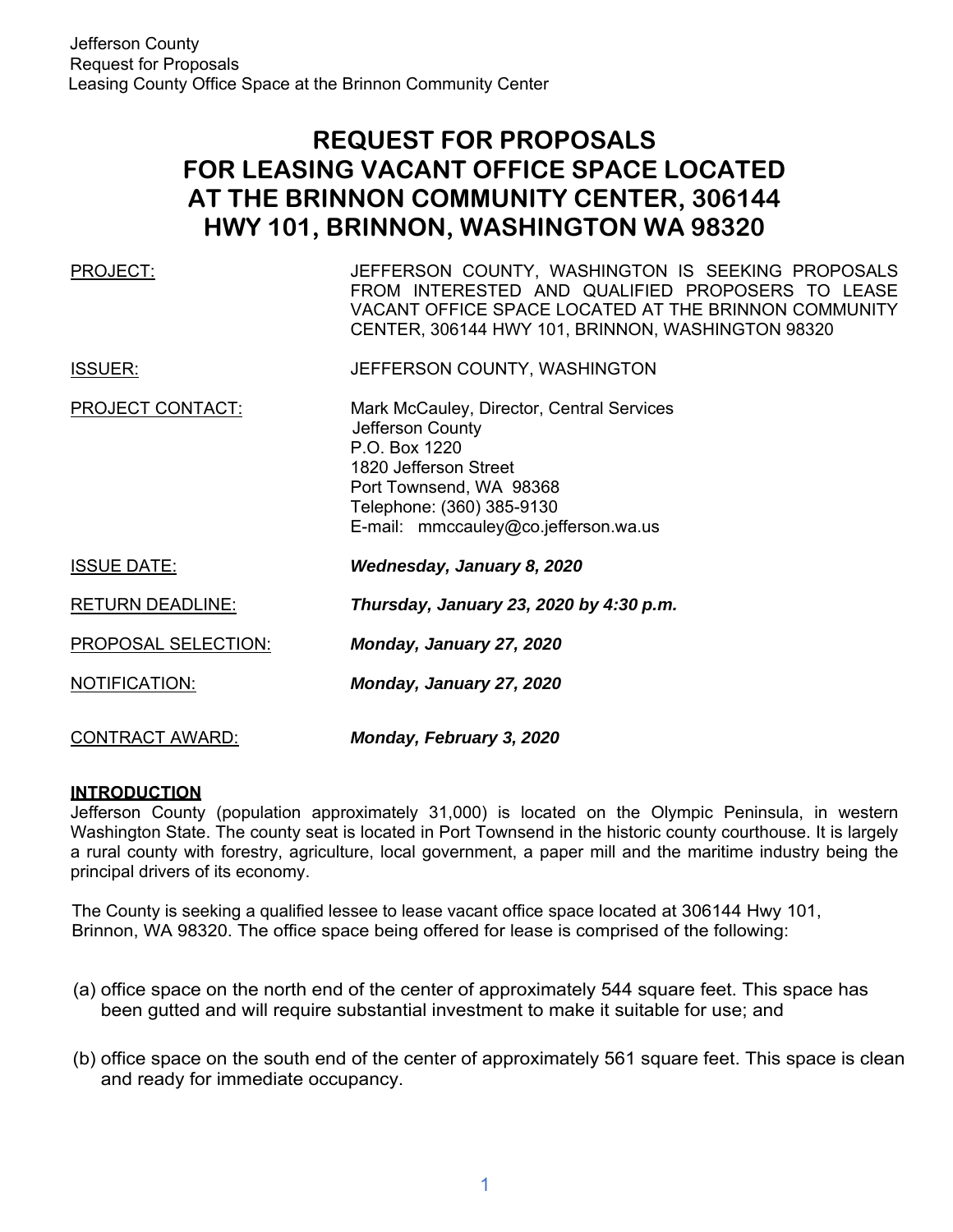Jefferson County Request for Proposals Leasing County Office Space at the Brinnon Community Center

### **QUESTIONS**

Questions regarding the contents of this RFP must be submitted in writing on or before **Friday, January 17, 2020** and directed to the individual listed under Project Contact on Page 1.

Tours of the space can be arranged for interested parties.

All questions will be answered and both the question and answer will be posted on the County's website

http://test.co.jefferson.wa.us/WebLinkExternal/0/edoc/2273081/Brinnon%20RFP%20QA.docx

### **PROPOSAL SUBMISSION DEADLINE**

Proposals must be received no later than **4:30 pm, Thursday, January 23, 2020**. Postmarks will not be accepted in lieu of actual receipt. Late or incomplete proposals will not be accepted.

### **SELECTION PROCESS**

- 1. Solicit Requests for Proposals.
- 2. Review proposals for lease terms, to include monthly rent and lease term.
- 3. Select the proposal with the greatest economic benefit to the county.

# **PROPOSAL FORMAT**

*Proposals must adhere to the format below and contain all of the information specified.* 

### **REQUIRED PROPOSAL INFORMATION**

- 1. Full name and address of the proposer.
- 2. Brief description of the history, mission, and organizational structure of the proposer.
- 3. Brief statement of the proposer's intended use of the property.
- 4. Brief statement regarding the proposer's ability to make monthly rent payments.
- 5. Proposed lease term and monthly rate.